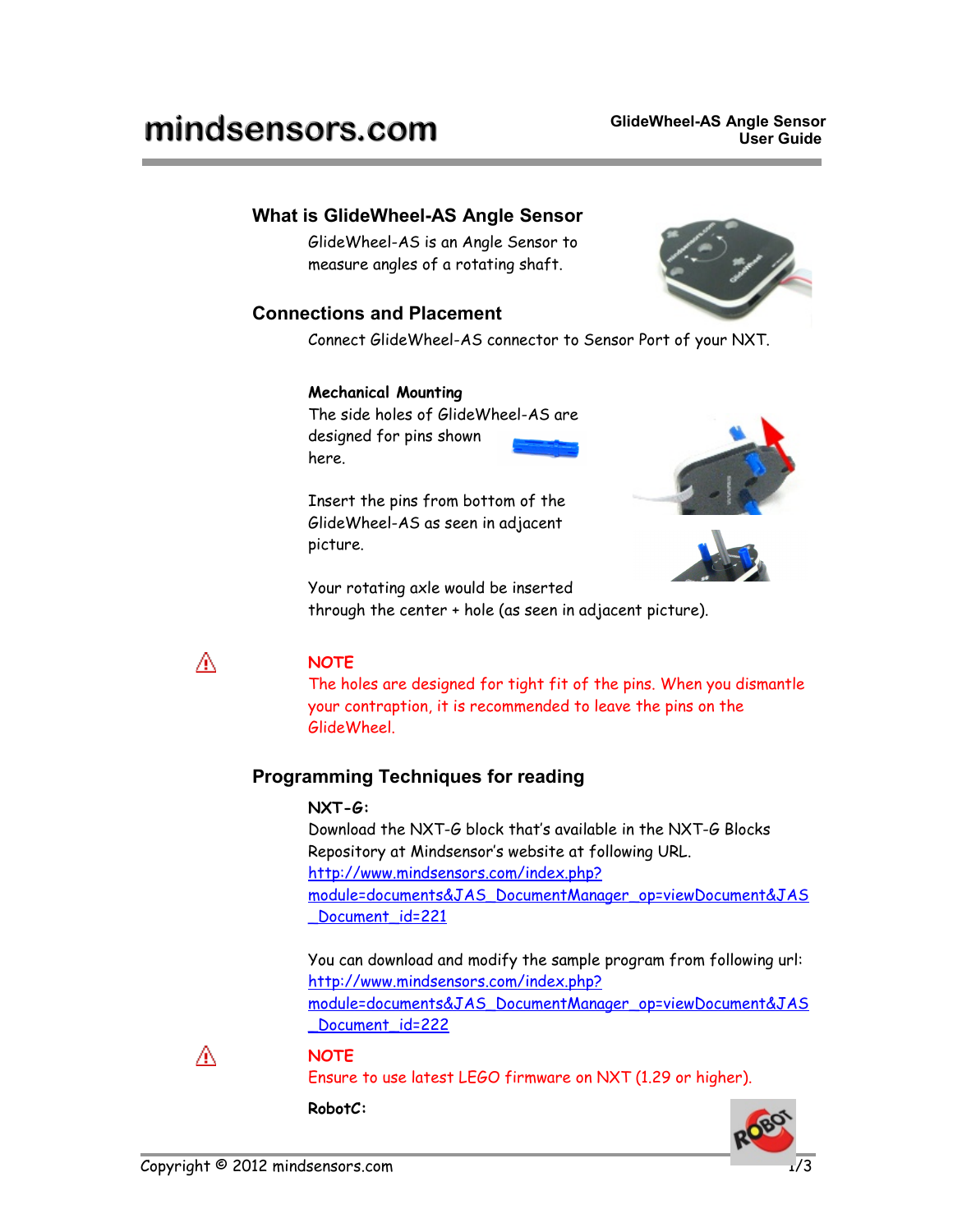The driver implementation is available in Xander's driver suite at following url:

<http://botbench.com/blog/category/programming/robotc-drivers/>

the header file for the driver is: mindsensors-angle.h

**NXC:** 

Download the library file and sample programs from following URL, and modify the sample programs to suit your needs. [http://www.mindsensors.com/index.php?](http://www.mindsensors.com/index.php?module=documents&JAS_DocumentManager_op=viewDocument&JAS_Document_id=223) [module=documents&JAS\\_DocumentManager\\_op=viewDocument&JAS](http://www.mindsensors.com/index.php?module=documents&JAS_DocumentManager_op=viewDocument&JAS_Document_id=223) [\\_Document\\_id=223](http://www.mindsensors.com/index.php?module=documents&JAS_DocumentManager_op=viewDocument&JAS_Document_id=223)

If you need to use GlideWheel-AS in your existing program, at the top of your NXC program file, include the library with following directive:

#include "AngleSensor-lib.nxc"

## **APPENDIX A - Advanced Information**

#### **I2C Registers:**

The Angle Sensor appears as a set of registers as follows:

| Register | Read                           | Write                    |
|----------|--------------------------------|--------------------------|
| 0x41     | -                              | <b>Command Register</b>  |
| 0x42     | Angle (4 bytes)                | -                        |
| 0x46     | Raw Value (4 bytes) This value | $\overline{\phantom{0}}$ |
|          | has 0.5 degree resolution.     |                          |
| 0x4A     | RPM (Revolutions per minute)   |                          |

#### **Supported Commands**

| Command   Function |                      |
|--------------------|----------------------|
| ٠.                 | Reset Angle to zero. |

#### **I2C Bus address**

**Factory Default Address: 0x30.**

## **Current Consumption**

Average measured current profile is as follows:

| Current Consumption | Duration   |
|---------------------|------------|
| 9mA                 | Continuous |